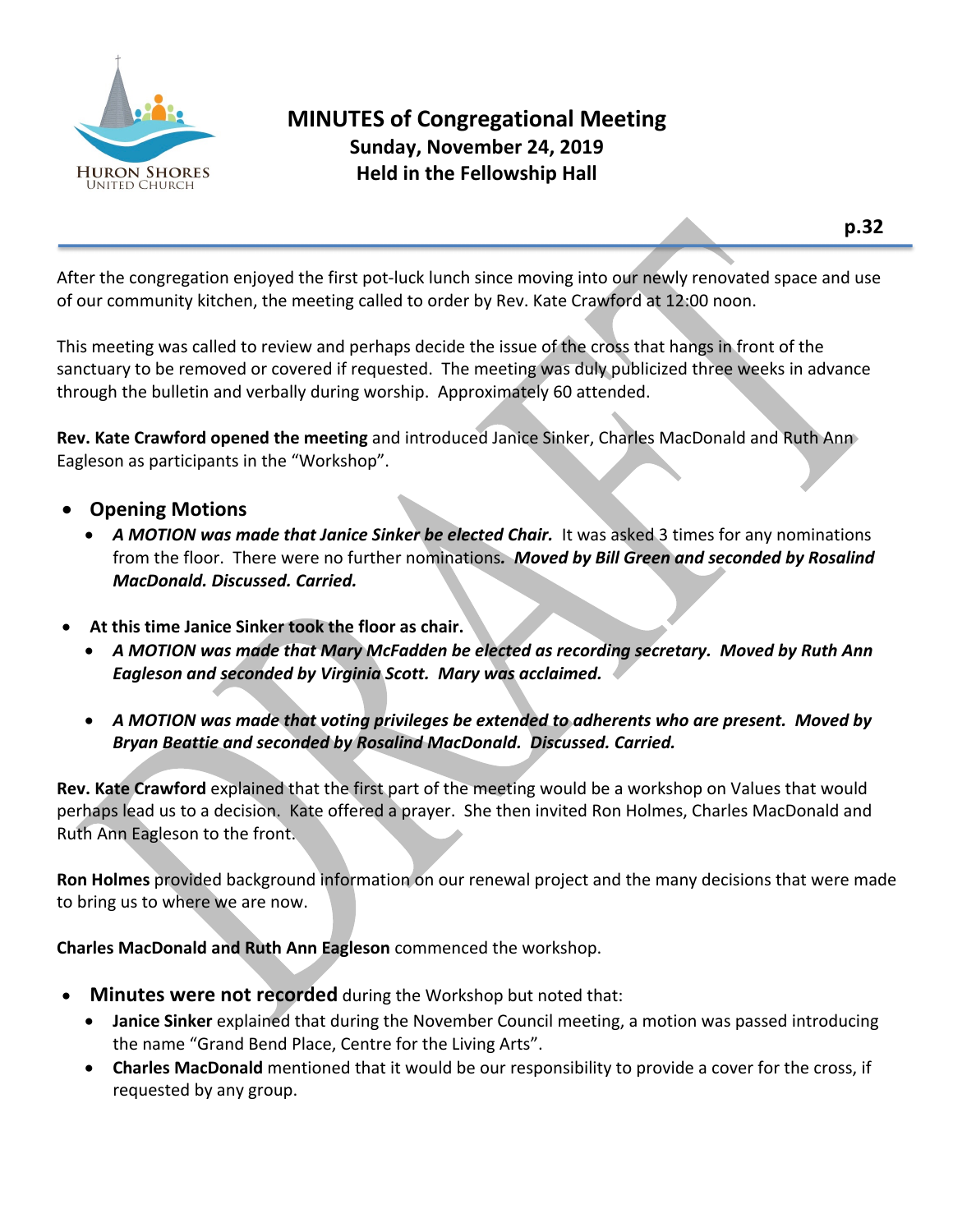

# **MINUTES of Congregational Meeting Sunday, November 24, 2019 Held in the Fellowship Hall**

- **2:30 p.m. – Kate Crawford** ended the Workshop. The Values we selected are:
	- 1. Faith/Love of God
	- 2. Community/Inclusion
	- 3. Compassion/Compromise

**At 2:30 p.m. Janice Sinker resumed the congregational meeting.**

- *A MOTION was made by Ron Holmes – that the cross remain on the wall always but covered when requested. Seconded by Ken Eagleson. Discussion.*
- *An AMENDMENT was proposed by Luke Nagel that covering the cross be requested by an external formally constituted organization. Seconded by Ava Nagel. Discussion.*
- **2:45 p.m.– Kate Crawford** took the chair, and Janice stepped down to address an issue regarding Grand Bend Place.
	- *Ron Holmes made a second AMENDMENT to add "or Grand Bend Place". Seconded by Lynda Holmes. Discussion.*
	- *The entire amendment was withdrawn.*
	- *AMENDMENT to the original motion by Luke Nagel "covered when requested and approved". Seconded by Christine Bregman. Discussion.*
- **3:00 p.m. – Janice Sinker returned to the chair.**

The motion then read:

- *"MOVED that the cross remain on the wall but that it be covered when requested and approved." Moved by Ron Holmes. Seconded by Ken Eagleson. Discussed. Carried.*
- **MOVED by Christine Bregman that the meeting be adjourned. Carried. 3:05 p.m.**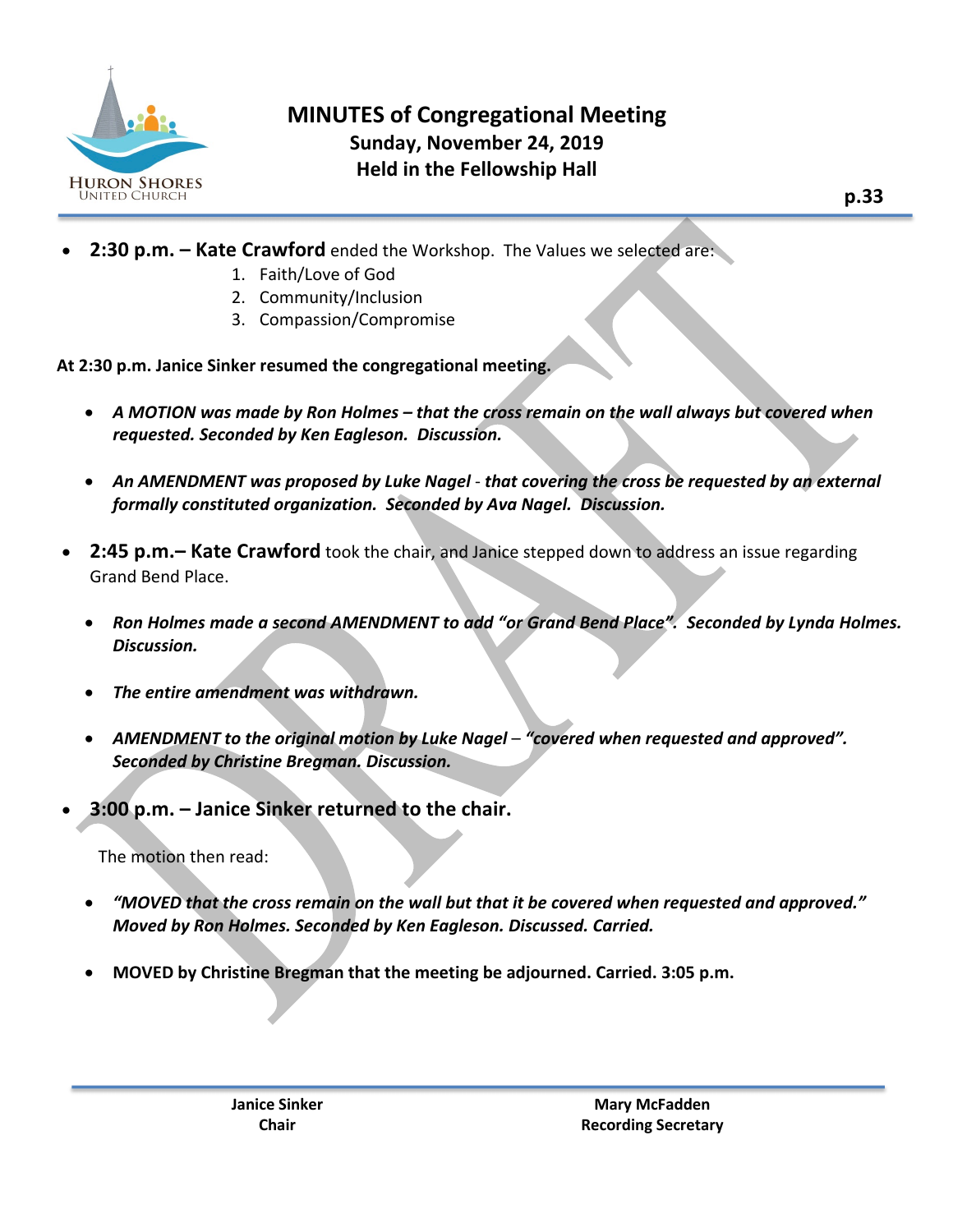

# **MINUTES of Congregational Meeting Sunday, January 26th , 2020**

The Annual Congregational Meeting was called to order by Rev. Dr. Kate Crawford as part of the worship service at 10:30am.

# **Opening Motions**

- That Janice Sinker be elected chair of the annual congregational meeting;
- That Christine Bregman be elected secretary of the annual congregational meeting;
- That voting privileges be extended to adherents who are present; and
- That the agenda be approved as amended.

Moved by Charles MacDonald, seconded by Virginia Scott. Carried.

Amendment: That the Ministry and Personnel report be lifted for discussion.

### **Act of Remembrance**

The following congregation members who passed away in 2019 were remembered:

| Kay Clarke     | John Maxwell        |  | Elaine Richardson |
|----------------|---------------------|--|-------------------|
| Frank Loscombe | <b>Betty Morley</b> |  | Donna Robottom    |
| Margaret Love  | Glena Olcen         |  | Norma Walper      |

## **Approval of Minutes**

The minutes of the November 26, 2019 special congregational meeting were deferred to the 2020 annual congregational meeting.

Motion: That the minutes of the annual congregational meeting held on January 27, 2019 be approved as circulated. Moved by Charles MacDonald, seconded by Virginia Scott. Carried.

## **Annual Report 2019**

Motion: That the 2019 Annual Report be accepted as amended excluding the financial report and the nominating report. Moved by Bob Illman, seconded by Steve Northey. Carried.

Amendments:

- 1. Page 13: The organ has been connected to a separate sound system.
- 2. Page 19: The team that led worship in November included Jim Marshall Malcom.
- 3. Page 19: Thank you to... Bill and Onalee Walsh Welch.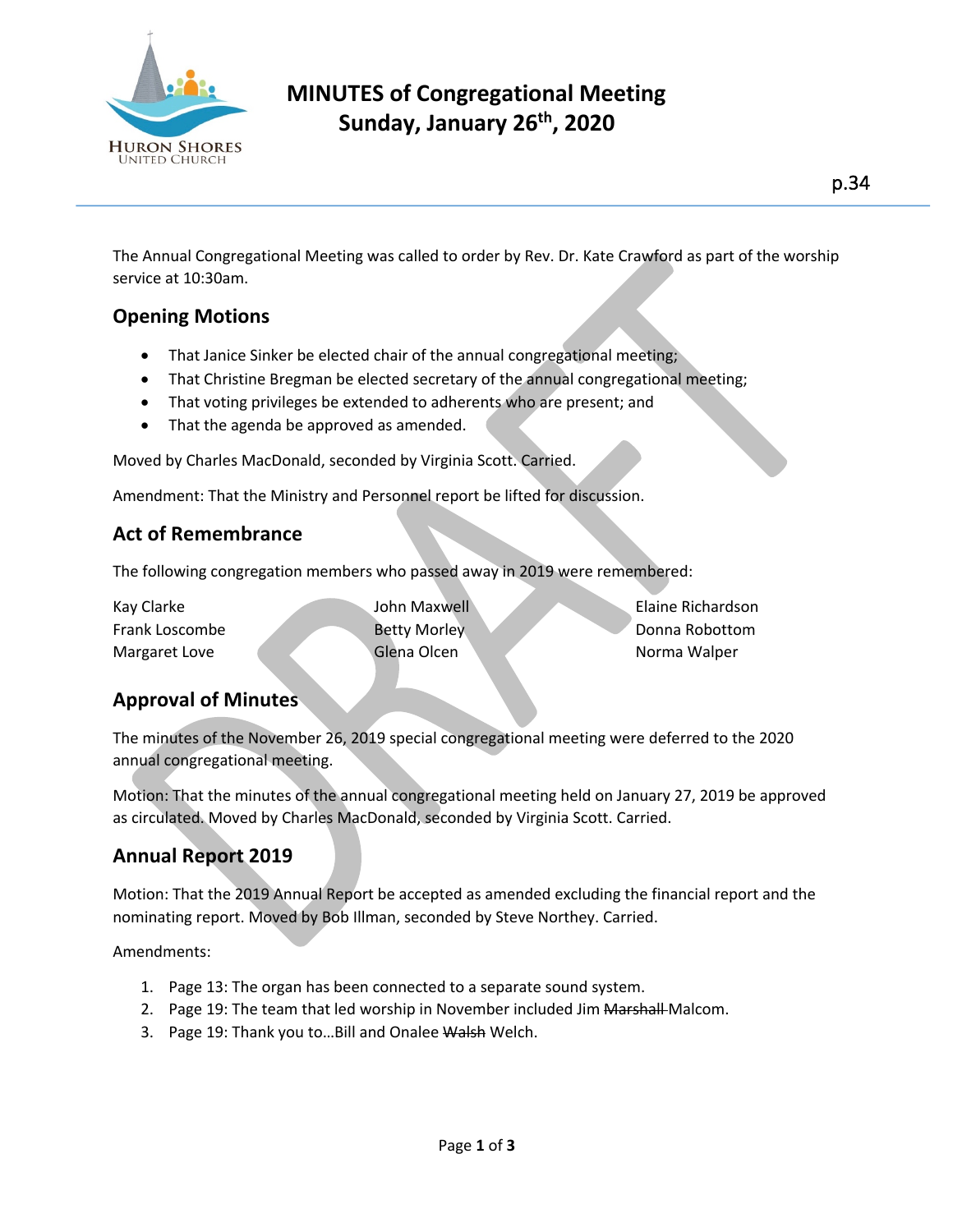## **Review of Individual Reports**

#### **Financial Report**

Treasurer, Bryan Beattie, thanked Luke Nagel for conducting the 2019 independent review. Luke found the financial records to be accurate and in good order.

In the future, funds assigned to the building fund will go toward debt retirement. The liability is currently \$447,900 with an annual mortgage payment of \$51,000.

Motion: That the 2019 financial report be accepted. Moved by Bryan Beattie, seconded by Doug Procter. Carried.

Motion: That the 2020 budget be accepted. Moved by Bryan Beattie, seconded by Sherwood Eddy. Carried.

Motion: That Luke Nagel be appointed as the independent reviewer for 2020. Moved by Bryan Beattie, seconded by Don Tedford. Carried.

Motion: That the 2020 Mission and Service Fund target be set at \$15,000. Moved by Marion Ogilvie, seconded by Steve Northey. Carried.

#### **Nominations Report**

Motion: That the Nominating Working Group report be accepted. Moved by Lynne Desjardine, seconded by Carey Eddy. Carried.

Motion: That the trustees be approved as named. Moved by Bob Illman, seconded by Melody Northey. Carried.

Trustees: Bob Illman (chair), Larry Taylor, Norm Harris, Doug Kyle, Rosalind MacDonald, John Scott, Ron Turner and Glenn Miller.

#### **Ministry and Personnel Report**

Motion: That the 2020 congregational visitors be accepted. Moved by Charles MacDonald, seconded by Blanche Savage. Carried.

The 2020 congregational visitors will be Rosalind MacDonald and Joanne Barry. They will assist Rev. Kate with visiting congregation members who are not able to attend church regularly – reminding all members that we are community of faith.

Motion: That the Ministry and Personnel team report be accepted. Moved by Charles MacDonald, seconded by Bill Green. Carried.

#### **Sabbatical Working Group Report**

The Sabbatical Working Group and Rev. Dr. Kate Crawford have been working together to plan for Kate's sabbatical, which was approved by Council in November 2018. Including continuing education and vacation time, there will be 18 Sundays to fill from May 2020 to August 2020. Most worship services will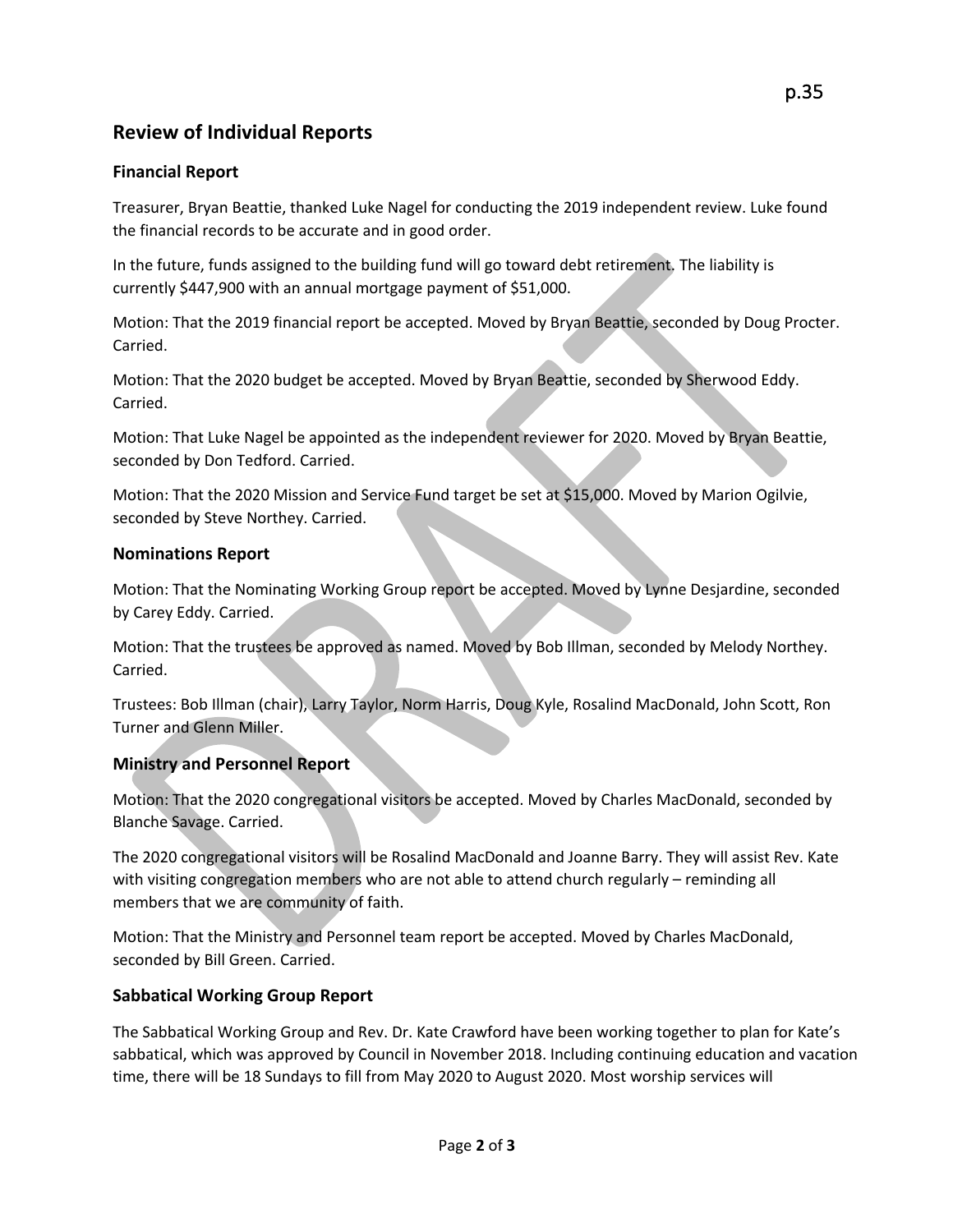be covered by internal teams and working groups. Information about the worship services will be posted on the church website and bulletin board. Prior to the sabbatical, the April 26, 2020 worship service will focus on the blessings of the sabbatical leave. On Kate's return, the September 6, 2020 worship service will focus on the experiences of the sabbatical leave. Kate's salary and benefits will continue during the sabbatical.

#### **Regional Council Report**

Presbytery geographical boundaries have changed and our new Regional Council area has been named Western Ontario Waterways – WOW.

#### **Policies and Procedures**

Motion: That the revised policies and procedures, which had been circulated for two weeks, be approved. Moved by Bob Illman, seconded by Debbie Procter. Carried.

The finalized policies and procedures will be posted on the bulletin board.

### **Other Items**

#### **Fall Fundraiser**

A Time, Talent and Treasure Auction is being planned to take place in the fall of 2020. There will be both a silent and a fun interactive live auction of items and services donated by congregation members. The event is hoped to be a major fundraiser to fund debt retirement.

### **Adjournment**

The meeting adjourned at 1:44pm.

**Janice Sinker Christine Bregman Chair Chair Recording Secretary**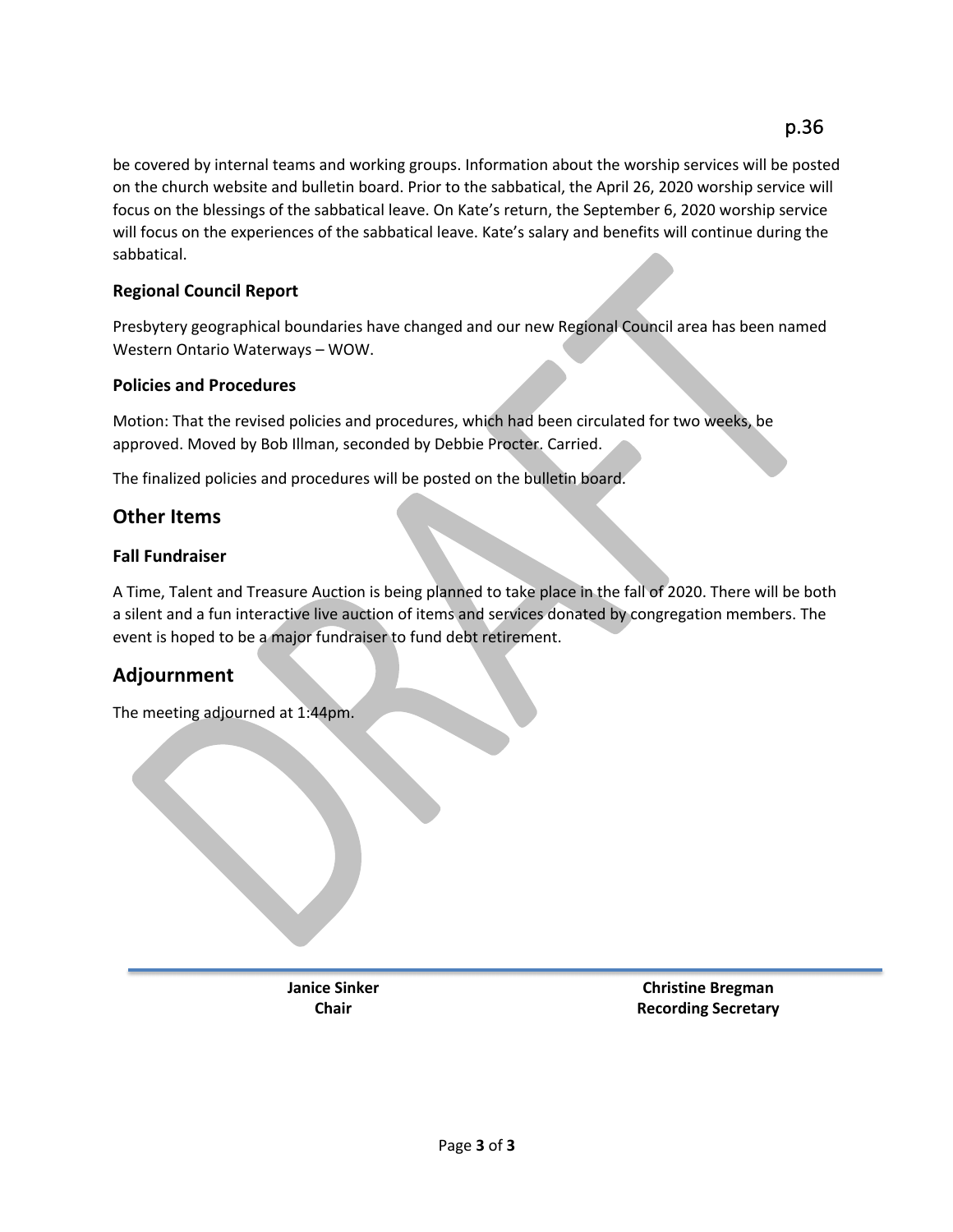

This meeting was called to review the results of the survey sent out by the COVID-19 Reopening Working Group. The meeting was duly publicized three weeks in advance through the Shorelines newsletter and verbally announced during Zoom worship services. Approximately 36 attended following worship.

**The Rev. Elise Feltrin acted as Supervising Minister.** Rev. Elise made it clear that once a chairperson and recording secretary are nominated by motion at the Annual Congregational Meeting, a motion does not have to be made for Congregational Meetings that take place that year.

- **Janice Sinker – Chair**
- **Mary McFadden – Recording Secretary**
- **The Rev. Elise Feltrin** provided an opening prayer
- **Janice Sinker commenced the meeting** by thanking the COVID-19 Reopening Working Group and named each member: Charles MacDonald, Bob Illman, Wilma Harris, Deb Gill, Janice Sinker and Rev. Dr. Kate Crawford. Janice explained that each slide would be reviewed and to please hold any questions until the end.
- **The Powerpoint presentation** (slide deck is attached) was shared after the opening comments.
- **Additional information to the slides was provided:**
	- **Survey:** 80% of our Community of Faith completed the survey. The working group extended their appreciation.

**Our Plan Based on Safety:** Emphasis was given to the work of this group. Weekly meetings and constant research. Janice congratulated Bob Illman on the amount of research he did to generate a document outlining the Protocols for returning to our building for meetings, gatherings and worship. The Protocols are based on recommendations from the Lambton Public Health Unit. The Protocols will be published in Shorelines.

- **Timeline?:** The working group feels that we are a vulnerable community. Health and safety of everyone is a priority. It is recommended that Zoom worship and meetings continue through summer and into fall. Small groups may commence meeting in September.
- **Momentum:** An appeal was expressed for more members to come forward and become involved with the running of our Zoom worship services. Zoom has been a huge learning curve for all of us. We are becoming more and more familiar with Zoom. It is felt that to have it continue for the unforeseeable future, that it would be immensely appreciated for more to come on board. It was asked to contact any of the Working Group to express interest.
- **HSUC Family:** Much has to be put in place for any re-opening. The Kitchen and Servery will be closed. Members will be asked to brown bag it if a meal is involved. As mentioned above, small groups may resume meeting in September, i.e., Bible Study, Meditation, Prayer Shawl, etc. There will be no choir.